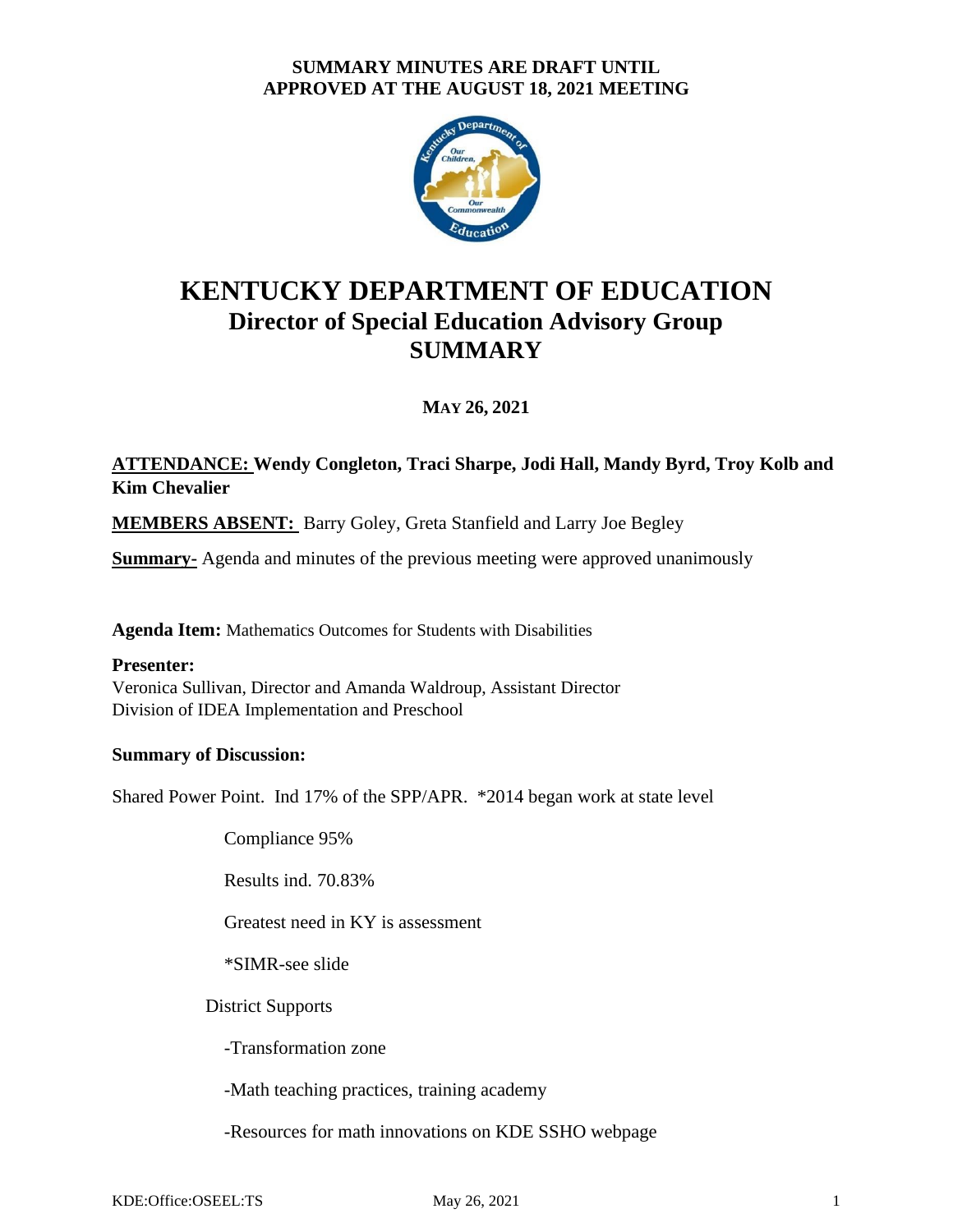# **Feedback:**

Traci shared that there is awareness of the transformation zones from CKEC. Wendy confirmed the same from SESC. Universities and colleges need to know to understand how to prepare for this.

Could we increase training?

Veronica- Transformation work takes place in the regular education setting and teacher prep and support

Veronica and Amanda shared their contact information for further questions.

#### **Follow-up Required:**

Collaborate with Post-Secondary for teacher prep programs

**Agenda Item:** Mathematics Data Visualizations

#### **Presenter:**

Amy Patterson, IDEA Part B Data Manager Office of Special Education and Early Learning

#### **Summary of Discussion:**

Amy P. Explained the new formula for Indicator 3 reporting.

Ind3-a and b

Past- participated each grade R&M proficiency rates.

New reporting: 3B Students on IEP on regulation. Grades: 4,8, HS.

3C Students IEP on MAH Academic Assessments.

Looking at proficiency gap.

3D- Prof gap data is needed.

Can we get individualized data per school? What else can we do the compare data?

Gretta- Kids are not progressing. What supports, coaching, tool box are needed to support them?

Bar graph of data compared to state district data.